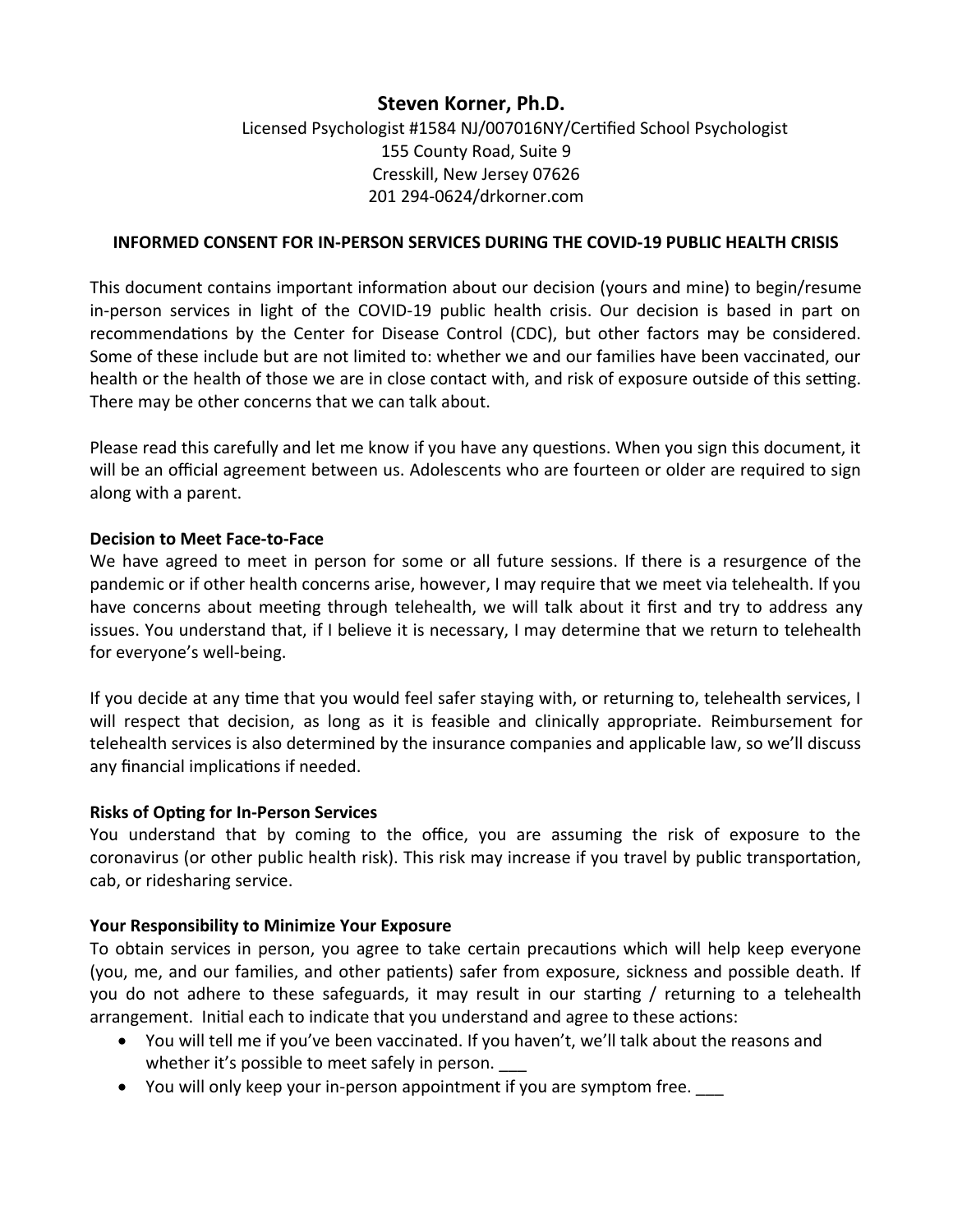- You will only keep your in-person appointment if you have been fever free for a minimum of 5 days prior to our appointment.
- You will cancel your appointment if you have been in contact with someone who has tested positive within the last 14 days.
- You will wait in your car or outside until no earlier than 5 minutes before our appointment time and text me at 201 294-0624 when you arrive so I can let you know when to enter the office. **Although there is a waiting room, it would be best not to use it so as to avoid the possible risk of contagion.\_\_\_**
- You will not bring any drinks or food into the office and if you use tissues, you will take them with you as I will not be clearing refuse or doing any special sanitizing given that it has been determined that the virus spreads through the air rather than surface contact.
- You will use an alcohol-based hand sanitizer when you enter the office.
- You will adhere to the safe distancing precautions in the office.
- **You will wear a mask in all areas of the office (I will too). Masking will be determined by CDC or local regulations as well as our individual need to feel safe.\_\_\_**
- You will keep a distance of 6 feet (with the exception of testing) and there will be no physical contact (e.g., no shaking hands) with me.
- You will try not to touch your face or eyes with your hands. If you do, you will immediately wash or sanitize your hands.
- If you are bringing your child, you will make sure that your child follows all of these sanitation and distancing protocols.
- You will take steps between appointments to minimize your exposure to COVID. \_\_\_
- If you have a job that exposes you to other people who are infected, you will immediately let me know.
- If a resident of your home tests positive for the infection, you will immediately let me know and we will then [begin] resume treatment via telehealth.

I will take the additional steps of providing an air purifier and an open office window when appropriate.

I may change the above precautions if additional local, state or federal orders or guidelines are published. If that happens, we will talk about any necessary changes.

# **My Commitment to Minimize Exposure**

I have taken the above steps to reduce the risk of spreading the coronavirus within the office and I have posted my efforts on my website. Please let me know if you have questions about these efforts.

# **If You or I Are Sick**

You understand that I am committed to keeping you, me, and all of our families safe from the spread of this virus. If you show up for an appointment and I believe that you have a fever or other symptoms, or believe you have been exposed, I will have to require that you leave the office immediately. We can follow up with services by telehealth as appropriate.

If I test positive for the coronavirus, I will notify you so that you can take appropriate precautions.